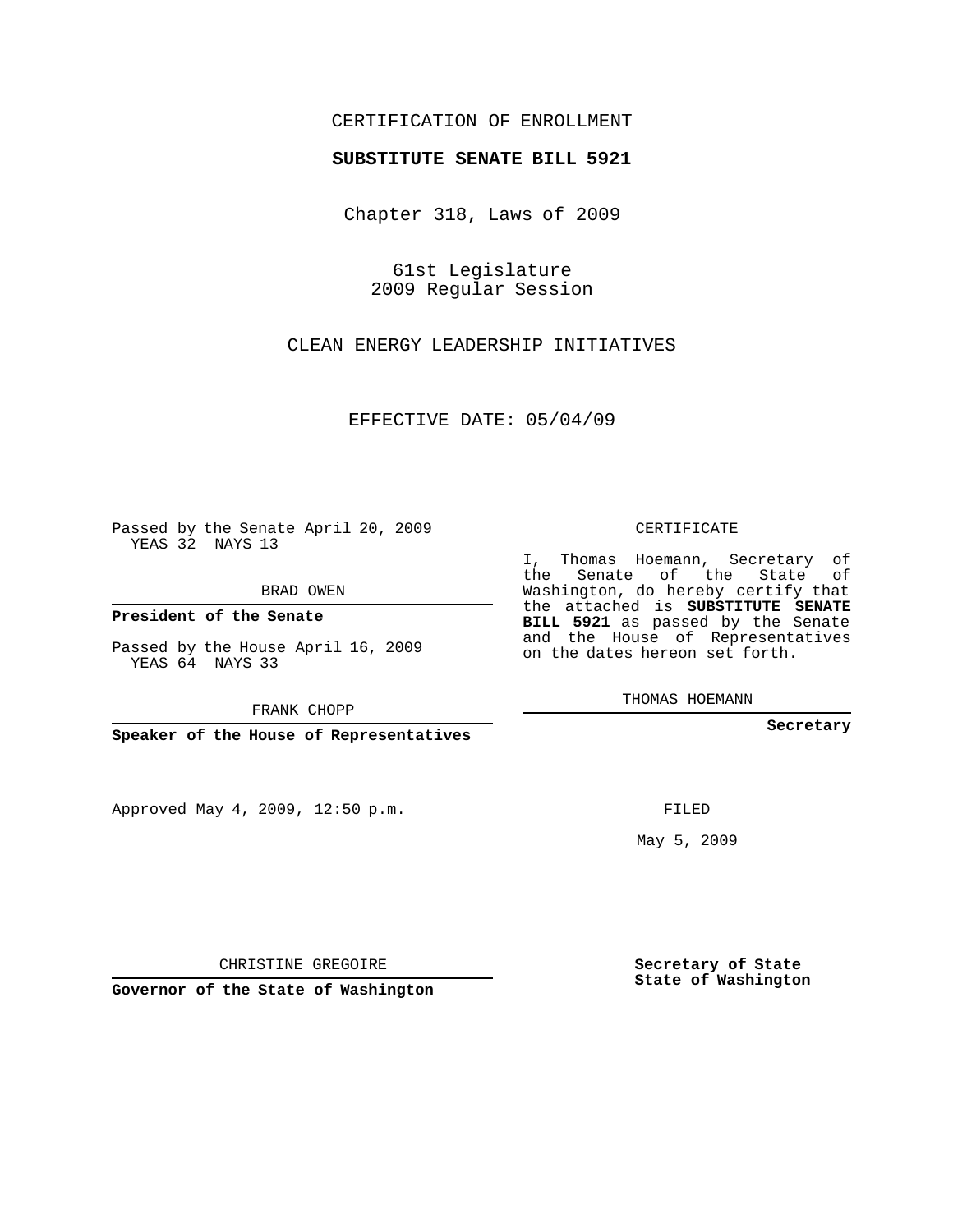## **SUBSTITUTE SENATE BILL 5921** \_\_\_\_\_\_\_\_\_\_\_\_\_\_\_\_\_\_\_\_\_\_\_\_\_\_\_\_\_\_\_\_\_\_\_\_\_\_\_\_\_\_\_\_\_

\_\_\_\_\_\_\_\_\_\_\_\_\_\_\_\_\_\_\_\_\_\_\_\_\_\_\_\_\_\_\_\_\_\_\_\_\_\_\_\_\_\_\_\_\_

AS AMENDED BY THE HOUSE

Passed Legislature - 2009 Regular Session

**State of Washington 61st Legislature 2009 Regular Session**

**By** Senate Economic Development, Trade & Innovation (originally sponsored by Senators Rockefeller, Pridemore, Ranker, Kline, and Kohl-Welles)

READ FIRST TIME 02/19/09.

1 AN ACT Relating to creating a clean energy leadership initiative; 2 creating new sections; providing an expiration date; and declaring an 3 emergency.

4 BE IT ENACTED BY THE LEGISLATURE OF THE STATE OF WASHINGTON:

 NEW SECTION. **Sec. 1.** The legislature finds that Washington is recognized as a leader in sustainability and climate change and has the foundation to become a leader in the clean energy technologies, products, and services that will be required throughout the world to provide reliable and reduced-emission energy. However, to become a leader, Washington will need policies and strategies to develop new clean energy technologies, attract federal and private investments, attract and grow clean energy companies, and create green jobs.

 The legislature further finds that positioning Washington to be competitive for federal and private sector clean energy investments will require collaboration between Washington's state agencies, clean energy technology companies, research institutions, national laboratory, and workforce development system to identify our strengths and develop the requisite policies and strategies.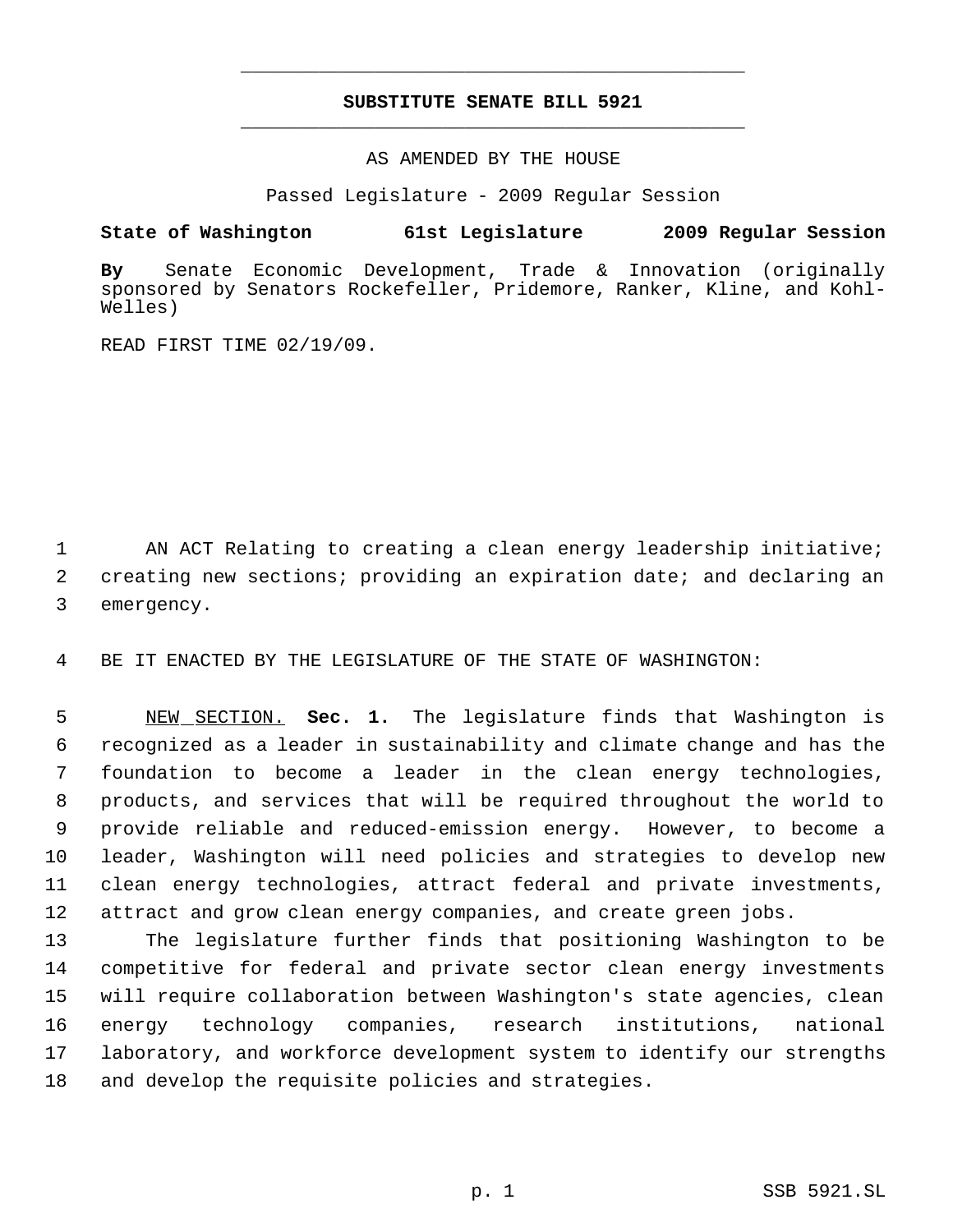It is the intent of the legislature to create a clean energy leadership initiative that will set the path to leverage Washington's energy infrastructure and make Washington a hub for clean energy technology and a leader in the creation of green jobs and the development, deployment, and export of clean energy technologies and services.

 NEW SECTION. **Sec. 2.** (1) The office of the governor, in collaboration with a statewide, public-private alliance, shall convene a clean energy leadership council to prepare a strategy for growing the clean energy technology sector in Washington state. The clean energy leadership council shall be supported by public and private resources including, to the extent available, the resources of the energy policy division of the department of community, trade, and economic development and Washington State University's energy program. The governor, in consultation with the public-private alliance, shall appoint and convene the council by July 31, 2009.

 (2) The clean energy leadership council must develop strategies and recommendations for growing Washington's clean energy sector. The clean energy leadership council must consist of the following clean energy leaders:

 (a) Up to ten representatives of companies in the clean energy sector;

 (b) Representatives of two organizations providing support to clean 24 energy companies; and

 (c) One representative from each of the following: A public university; the Pacific Northwest national laboratory; a venture capital firm making investments in clean energy companies; and a professional services firm serving clean energy technology.

 (3) The clean energy leadership council must also include the following members:

 (a) Four members of the legislature, with one member from each caucus of the house of representatives appointed by the speaker of the house of representatives and one member from each caucus of the senate appointed by the president of the senate;

 (b) The director of the department of community, trade, and economic development or its successor agency;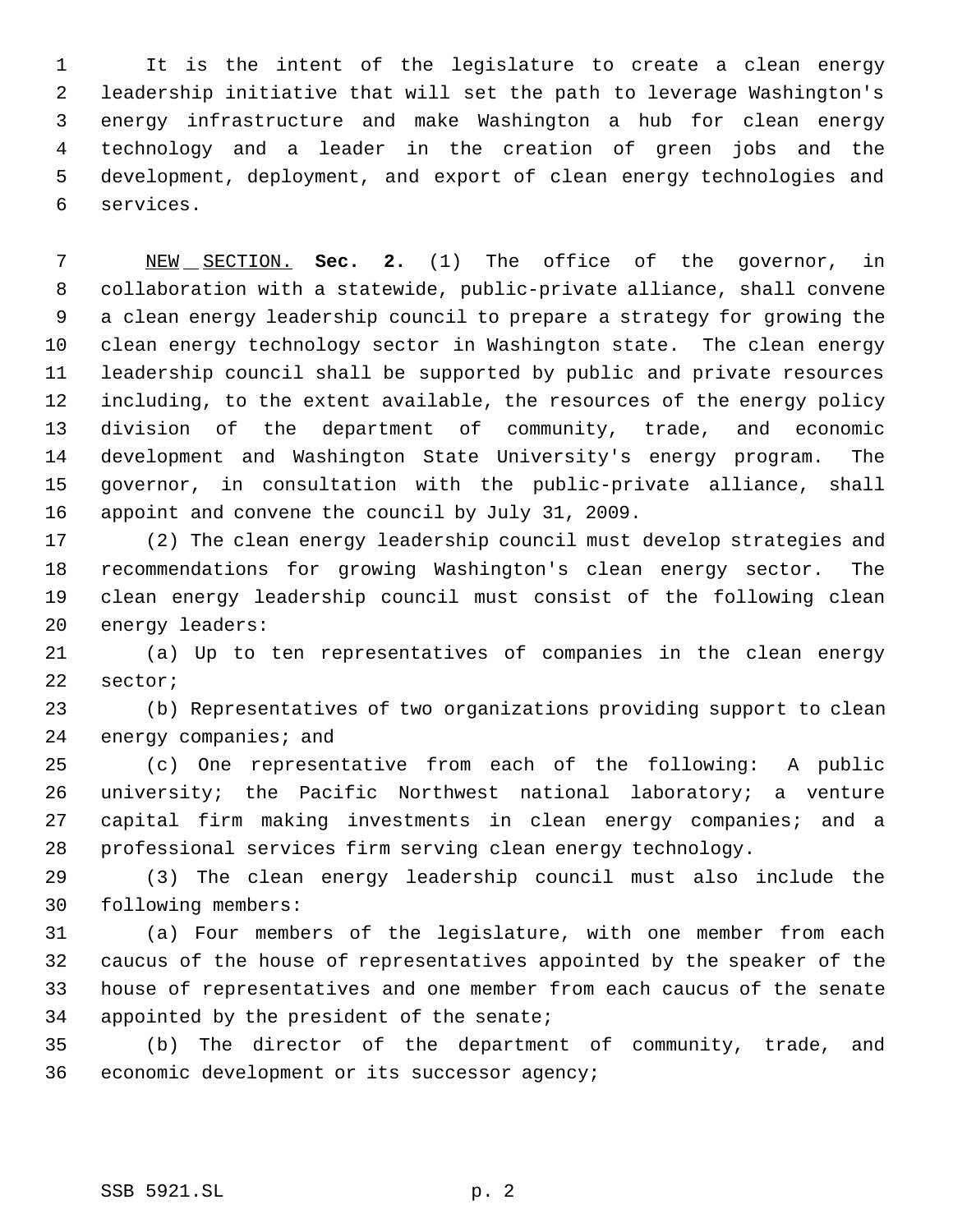(c) The governor's designee for energy and climate change 2 initiatives within state government; and

(d) One representative from the economic development commission.

 (4) The clean energy leadership council must be cochaired by: (a) A representative of the clean energy sector, selected by the members of the clean energy leadership council; and (b) the director of the department of community, trade, and economic development or its successor agency.

 (5) The clean energy leadership council must designate one of its members as its representative on the evergreen jobs leadership team to ensure that the efforts of the clean energy leadership council align with the work of the evergreen jobs leadership team in coordinating the state's effort to lead in the green economy.

 (6) Legislators shall not receive any compensation, including reimbursement of expenses, for their participation on the clean energy leadership council.

 (7) The clean energy leadership council may appoint such advisory groups as it deems necessary to carry out its work.

(8) The clean energy leadership council shall:

 (a) Conduct a strategic analysis to identify the clean energy industry segments where Washington can either provide national leadership or become one of the top ten states in that segment. The council shall contract with national experts with detailed knowledge of energy markets and other states' operations to conduct the strategic analysis. The strategic analysis must:

 (i) Identify where Washington has a competitive advantage or emerging strength in research, development, or deployment of clean energy solutions;

 (ii) Evaluate Washington's competitiveness in its business environment, including regulatory requirements, as it relates to supporting clean energy projects and companies, compared to other states and regions; and

 (iii) Evaluate Washington's ability to provide national leadership in reducing carbon emissions, developing and deploying utility-scale clean energy applications, and creating exportable products and applications;

 (b) Develop a set of strategic recommendations, including implementation steps and responsible parties for carrying them out.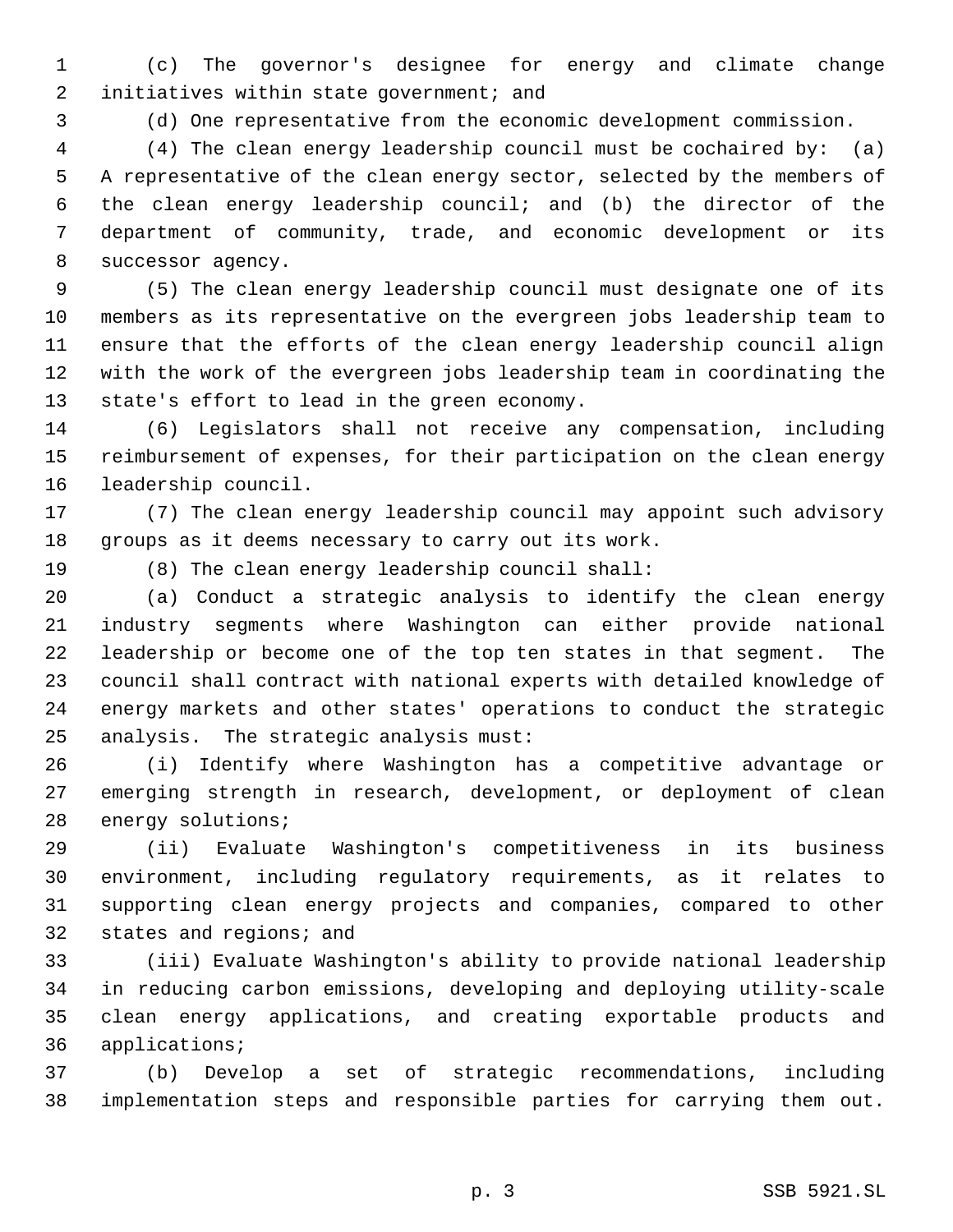The strategic recommendations must provide direction for positioning each clean energy segment identified to provide national leadership and must include a delineation of clear, specific outcomes for each segment to achieve. The strategic recommendations must include recommendations on:

 (i) Consistent policy frameworks that provide stability to encourage investment through a combination of incentives, regulation, taxation, and use of government purchasing power to build viable markets;

 (ii) The steps necessary for increasing Washington's ability to obtain available competitive federal funds;

 (iii) The development of public-private partnerships that can help each sector grow, including partnerships to facilitate development and 14 deployment of new technologies at scale;

(iv) Necessary investments in universities;

(v) Management, entrepreneurial, and emerging business needs;

 (vi) Joint use facilities, demonstration facilities, and signature research centers that are needed for leadership;

(vii) Market access requirements;

(viii) Infrastructure needs; and

(ix) Capital and financing requirements;

 (c) Recommend an institutional mechanism to foster effective implementation of its recommendations, including organizational structure, staffing, and funding;

 (d) Review investments made by the energy policy division of the department of community, trade, and economic development, Washington State University's energy program, utilities, and other entities to identify ways to leverage, increase the effectiveness of, or redirect those funds to increase the state's competitiveness in clean energy technology; and

 (e) Make recommendations on potential clean energy programs and projects for possible federal funding through the state energy program, consistent with federal requirements and guidelines.

 (9)(a) By December 1, 2009, the clean energy leadership council shall submit an interim clean energy strategy and initial recommendations to the governor and appropriate committees of the legislature.